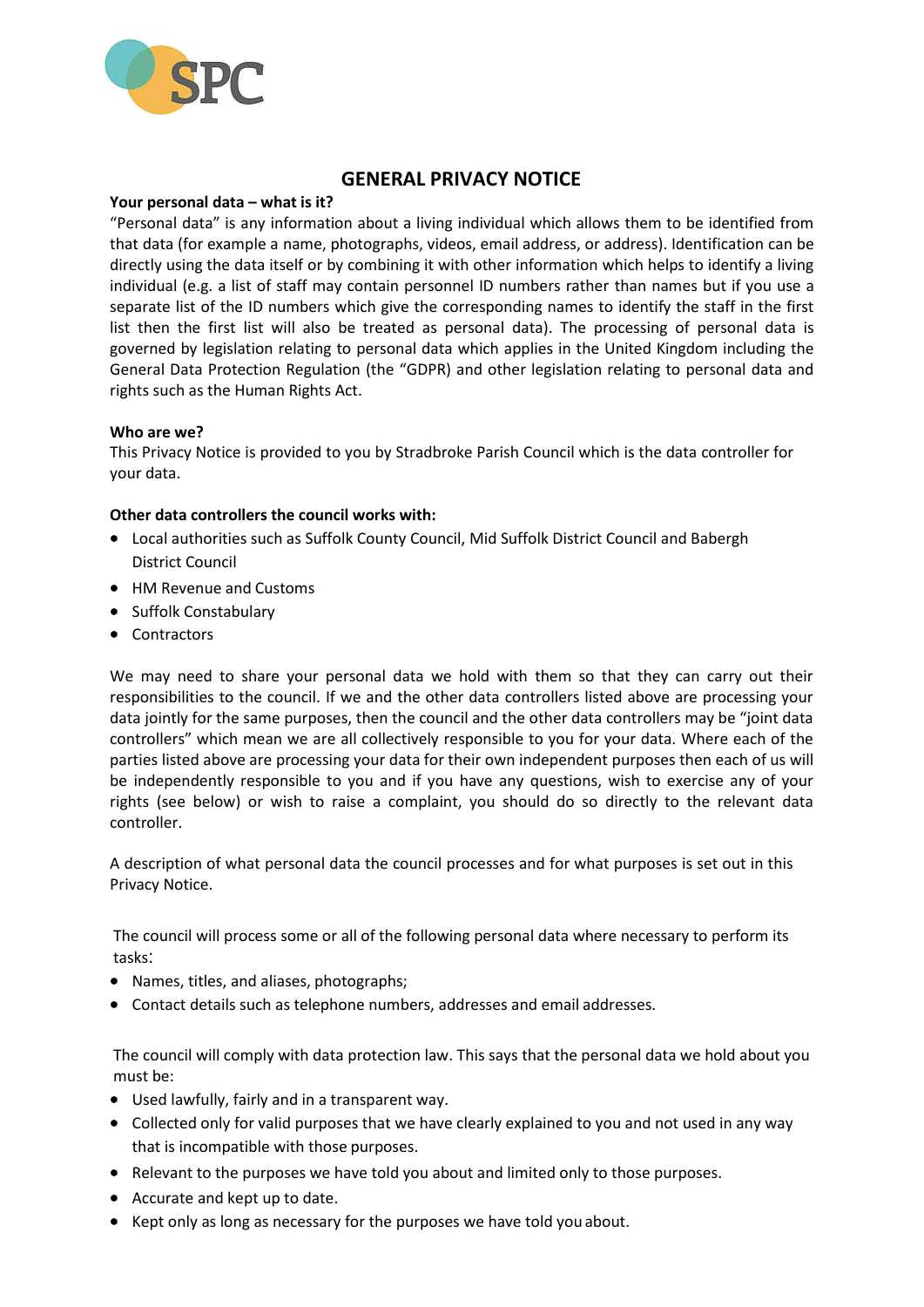• Kept and destroyed securely including ensuring that appropriate technical and security measures are in place to protect your personal data to protect personal data from loss, misuse, unauthorised access and disclosure.

### **We use your personal data for some or all of the following purposes:**

- To deliver public services including to understand your needs to provide the services that you request and to understand what we can do for you and inform you of other relevant services;
- To confirm your identity to provide some services;
- To contact you by post, email, telephone or using social media (e.g., Facebook, Twitter);
- To help us to build up a picture of how we are performing;
- To prevent and detect fraud and corruption in the use of public funds and where necessary for the law enforcement functions;
- To enable us to meet all legal and statutory obligations and powers including any delegated functions;
- To carry out comprehensive safeguarding procedures (including due diligence and complaints handling) in accordance with best safeguarding practice from time to time with the aim of ensuring that all children and adults-at-risk are provided with safe environments and generally as necessary to protect individuals from harm or injury;
- To promote the interests of the council:
- To maintain our own accounts and records;
- To seek your views, opinions or comments;
- To notify you of changes to our facilities, services, events and staff, councillors and other role holders;
- To send you communications which you have requested and that may be of interest to you. These may include information about campaigns, appeals, other new projects or initiatives;
- To process relevant financial transactions including grants and payments for goods and services supplied to the council
- To allow the statistical analysis of data so we can plan the provision of services.

## **What is the legal basis for processing your personal data?**

The council is a public authority and has certain powers and obligations. Most of your personal data is processed for compliance with a legal obligation which includes the discharge of the council's statutory functions and powers. Sometimes when exercising these powers or duties it is necessary to process personal data of residents or people using the council's services. We will always take into account your interests and rights. This Privacy Notice sets out your rights and the council's obligations to you.

We may process personal data if it is necessary for the performance of a contract with you, or to take steps to enter into a contract. An example of this would be processing your data in connection with the use of sports facilities.

Sometimes the use of your personal data requires your consent. We will first obtain your consent to that use.

### **Sharing your personal data**

This section provides information about the third parties with whom the council may share your personal data. These third parties have an obligation to put in place appropriate security measures and will be responsible to you directly for the manner in which they process and protect your personal data. It is likely that we will need to share your data with some or all of the following (but only where necessary):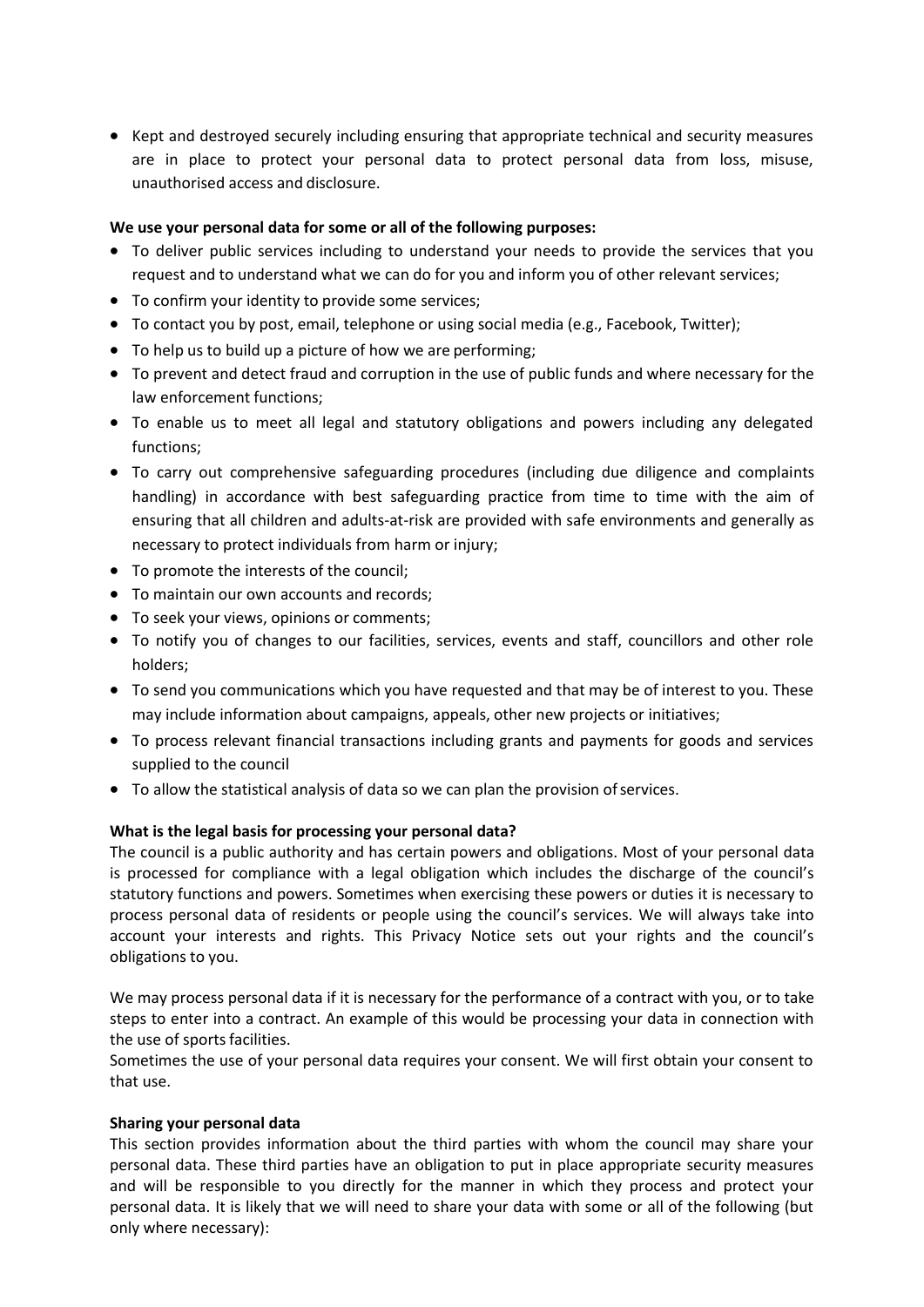- The data controllers listed above under the heading "Other data controllers the council works with";
- Our agents, suppliers and contractors. For example, we may ask a commercial provider to publish or distribute newsletters on our behalf, or to maintain our database software;
- On occasion, other local authorities or not for profit bodies with which we are carrying out joint ventures e.g. in relation to facilities or events for the community.

### **How long do we keep your personal data?**

We will keep some records permanently if we are legally required to do so. We may keep some other records for an extended period of time. For example, it is currently best practice to keep financial records for a minimum period of 8 years to support HM Revenue and Customs audits or provide tax information. We may have legal obligations to retain some data in connection with our statutory obligations as a public authority. The council is permitted to retain data in order to defend or pursue claims. In some cases, the law imposes a time limit for such claims (for example 3 years for personal injury claims or 6 years for contract claims). We will retain some personal data for this purpose as long as we believe it is necessary to be able to defend or pursue a claim. In general, we will endeavour to keep data only for as long as we need it. This means that we will delete it when it is no longer needed.

### **Your rights and your personal data**

You have the following rights with respect to your personal data:

When exercising any of the rights listed below, in order to process your request, we may need to verify your identity for your security. In such cases we will need you to respond with proof of your identity before you can exercise these rights.

## *1) The right to access personal data we hold on you*

- At any point you can contact us to request the personal data we hold on you as well as why we have that personal data, who has access to the personal data and where we obtained the personal data from. Once we have received your request we will respond within one month.
- There are no fees or charges for the first request but additional requests for the same personal data or requests which are manifestly unfounded or excessive may be subject to an administrative fee.

## *2) The right to correct and update the personal data we hold on you*

 If the data we hold on you is out of date, incomplete or incorrect, you can inform us and your data will be updated.

## *3) The right to have your personal data erased*

- If you feel that we should no longer be using your personal data or that we are unlawfully using your personal data, you can request that we erase the personal data we hold.
- When we receive your request we will confirm whether the personal data has been deleted or the reason why it cannot be deleted (for example becausewe need it for to comply with a legal obligation).

## *4) The right to object to processing of your personal data or to restrict it to certain purposes*